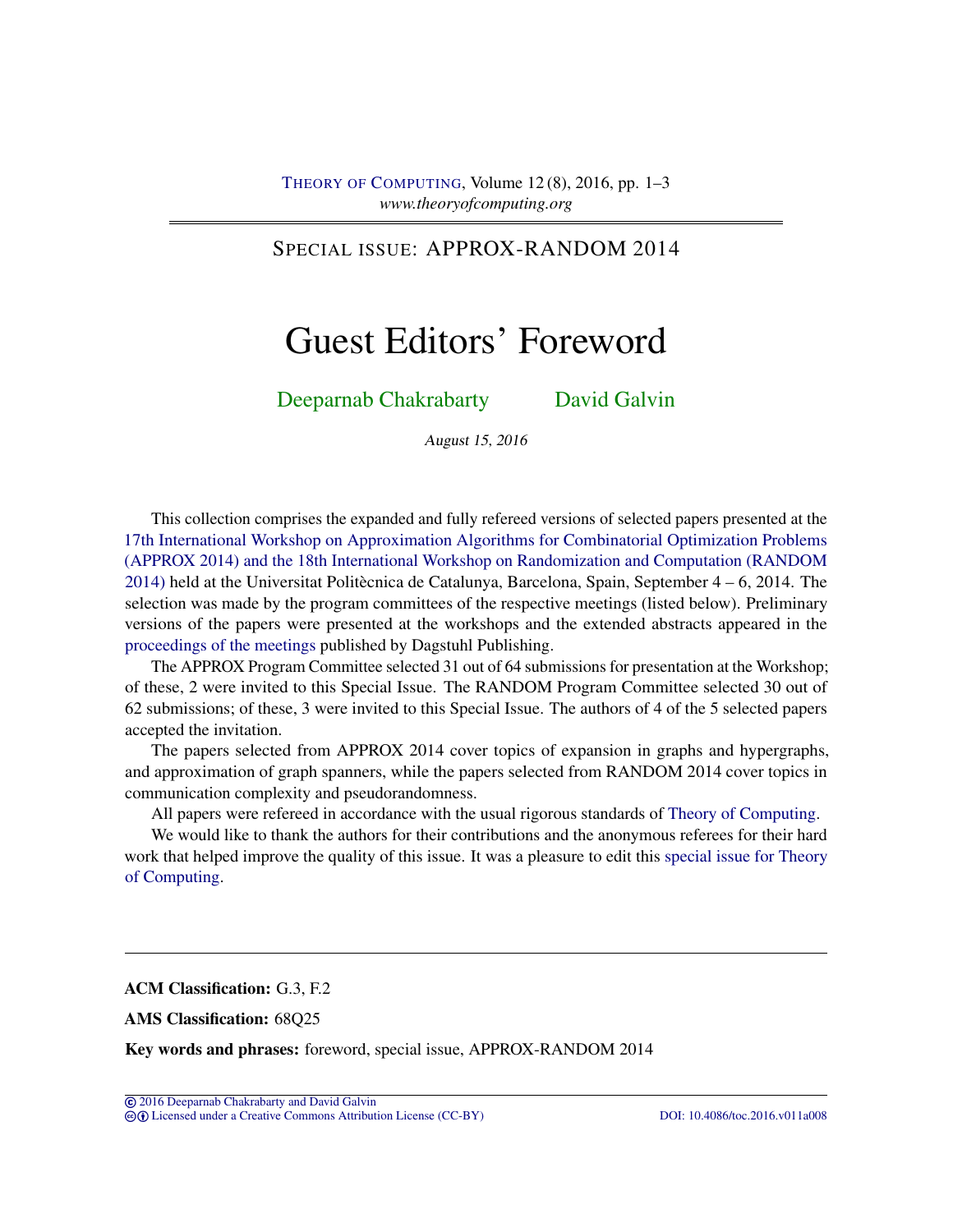#### DEEPARNAB CHAKRABARTY AND DAVID GALVIN

#### APPROX 2014 Program Committee

Niv Buchbinder (Tel Aviv University) Deeparnab Chakrabarty (Microsoft Research, India) Siu On Chan (Microsoft Research, New England) Shuchi Chawla (University of Wisconsin) Eden Chlamtac (Ben Gurion University) *Nikhil Devanur* (Microsoft Research, Redmond) (Chair) Alina Ene (Princeton University) Konstantinos Georgiou (University of Waterloo) Telikepalli Kavitha (Indian Institute of Science, Bangalore) Ken-ichi Kawarabayashi (National Institute of Informatics, Tokyo) Jochen Koenemann (University of Waterloo) Amit Kumar (Indian Institute of Technology, New Delhi) Konstantin Makarychev (Microsoft Research, Redmond) Debmalya Panigrahi (Duke University) Thomas Rothvoss (Massachusetts Institute of Technology) Barna Saha (AT&T Shannon Research Laboratory, New Jersey) Bruce Shepherd (McGill University) Aravind Srinivasan (University of Maryland) David Williamson (Cornell University)

#### RANDOM 2014 Program Committee

Louigi Addario-Berry (McGill University, Canada) Nayantara Bhatnagar (University of Delaware) Amin Coja-Oghlan (Goethe University, Germany) David Galvin (University of Notre Dame, Indiana) Valentine Kabanets (Simon Fraser University, Canada) Michael Molloy (University of Toronto) *Cris Moore* (Santa Fe Institute, New Mexico) (Chair) Assaf Naor (New York University) Krzysztof Onak (IBM T. J. Watson Research Center) Dana Ron (Tel Aviv University) Alex Russell (University of Connecticut) Dominik Scheder (Aarhus University) Devavrat Shah (Massachusetts Institute of Technology) Perla Sousi (University of Cambridge) Mario Szegedy (Rutgers University) Amnon Ta-Shma (Tel Aviv University) Thomas Vidick (Newton Institute, Cambridge, UK)